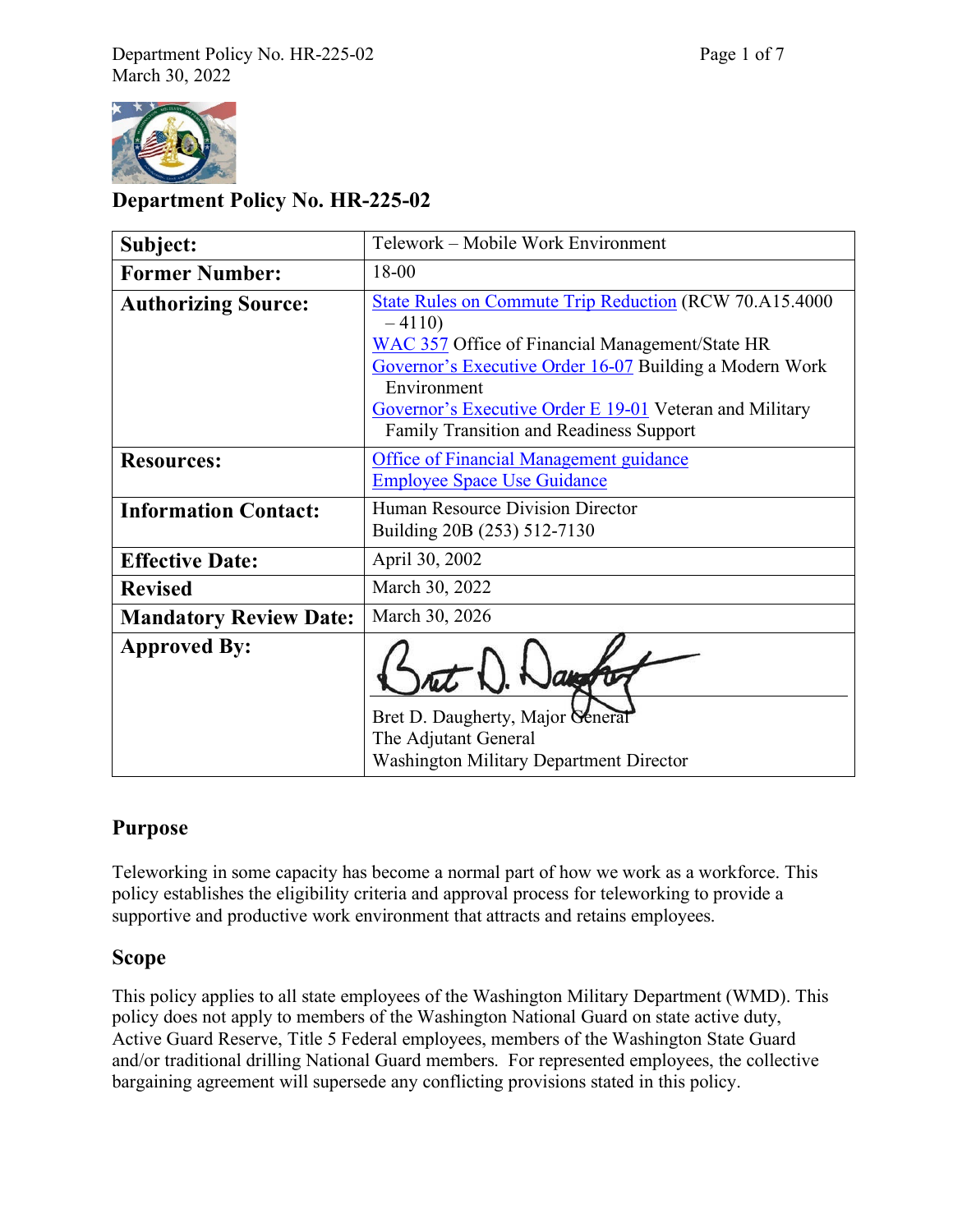## **Definitions**

- 1. **Official duty station:** The city, town, or other location where the employee is assigned to work when not teleworking. An employee's official station is to be designated by the agency and not assigned because it is the home or preferred living area of an employee. This is identified in each position description as to where the position is located.
- 2. **Situational or Ad Hoc Telework**: Telework on an exception basis that is temporary and non-routine. Situational or ad hoc telework allows employees to continue to perform work during workplace disruptions, provide for uninterrupted work to meet workload demands, accommodate unforeseen or unavoidable circumstances, for purposes of safety and security, or other business needs.
- 3. **Telework:** The practice of working from home or an alternative location(s) other than the official duty station through the use of technology. Telework may be scheduled and routine or done on an ad hoc or situational basis.
- 4. **Telework Ineligible Position**: A specific position where the essential functions need to be performed on-site and are not suitable for routine telework on a predictable schedule.

## **Policy**

The WMD's mission and complexity of its operations require many business functions to be conducted on site at Camp Murray, at other WMD properties or in designated field operation locations. However, positions with job duties that are amenable to working remotely can be designated telework eligible.

Telework will be managed in a manner that will:

- Enhance employees' productivity, satisfaction, and ability to collaborate;
- Improve recruitment and retention;
- Support a modern work environment;
- Reduce vehicle trips and associated pollutants, congestion, and energy use;
- Promote continuity of operations during worksite disruptions (or anticipated); and
- Consider eligibility based on business needs, employee safety, and essential duties of the position.

Duties that are conducive to regular, routine telework include those that are portable, computeroriented, telephone-intensive, and/or require critical thinking and writing.

Employees should also consider their own individual suitability based on social and professional needs, technology and workspace conducive to productivity and performance expectations, and effective communication with customers, coworkers and management. Telework may also be approved as a form of a reasonable accommodation (Refer to department policy HR-211-05).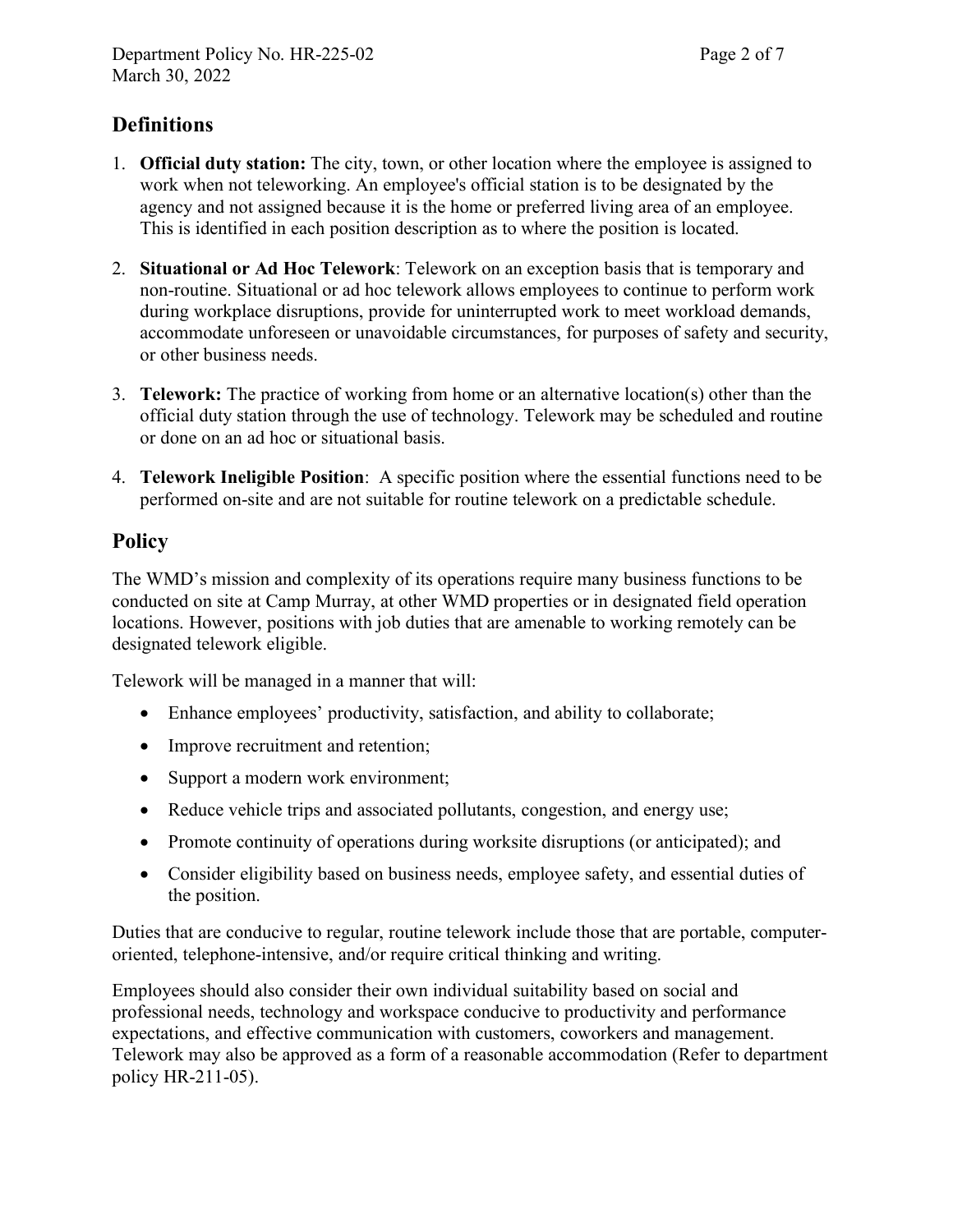### 1. **Telework Eligibility Criteria**

Employees may be eligible for telework under the following conditions:

a. The position has been approved by the division director to be telework eligible on the position description form.

Factors to consider when evaluating telework position eligibility include duties and frequency that require the employee to be physically present at a particular worksite, inperson interactions with clients, stakeholders or coworkers, and transportation of physical documents or files that are considered sensitive or confidential in nature (e.g., personnel files or payroll records).

- b. The employee is not under any disciplinary or corrective action such as a performance improvement plan or medical verification plan due to absenteeism.
- c. Employees serving a review period may be considered for telework following their initial onboarding.

Exceptions to these criteria will be considered on a case by case basis by the division director.

#### 2. **Scheduled Telework**

 Telework is a voluntary benefit and a management option. It is not an employee entitlement and does not change employment terms and conditions. Either the employee or the supervisor may terminate the telework arrangement with reasonable written notice and documented in the cancellation section of the Telework Participant Agreement. If it is determined that a telework arrangement is having an adverse impact on work operations or employee performance or productivity, the supervisor may disallow telework, temporarily or permanently, at any time, to meet operational needs.

 A telework employee, like a non-telework employee, shall remain flexible to accommodate highly concentrated periods of work. The telework employee is expected to return to work at the official duty station when directed with reasonable notice based on the circumstances.

#### 3. **Out of State Telework**

WMD allows out-of-state telework in certain circumstances. The circumstances are based upon Office of Financial Management guidance and Executive Order E 19-01. Considerations for out-of-state telework include:

- 1. Military spouses: A permanent employee who is the spouse or registered domestic partner of a military service member. If an employee who is a military spouse must leave the state and their position is not fully telework-suitable, WMD will search vacancies to identify a telework-suitable position. The employee may remain on the position search list for up to two years after relocation.
- 2. Family care: An employee who is responsible to care for a family member for whom they are the sole caretaker. Eligible dependents include spouses, registered domestic partners, children (biological, adopted, foster, or step), parents, legal guardians, siblings, grandchildren, grandparents, and spouse's or registered domestic partner's parents and grandparents. This may require documentation from a licensed healthcare provider.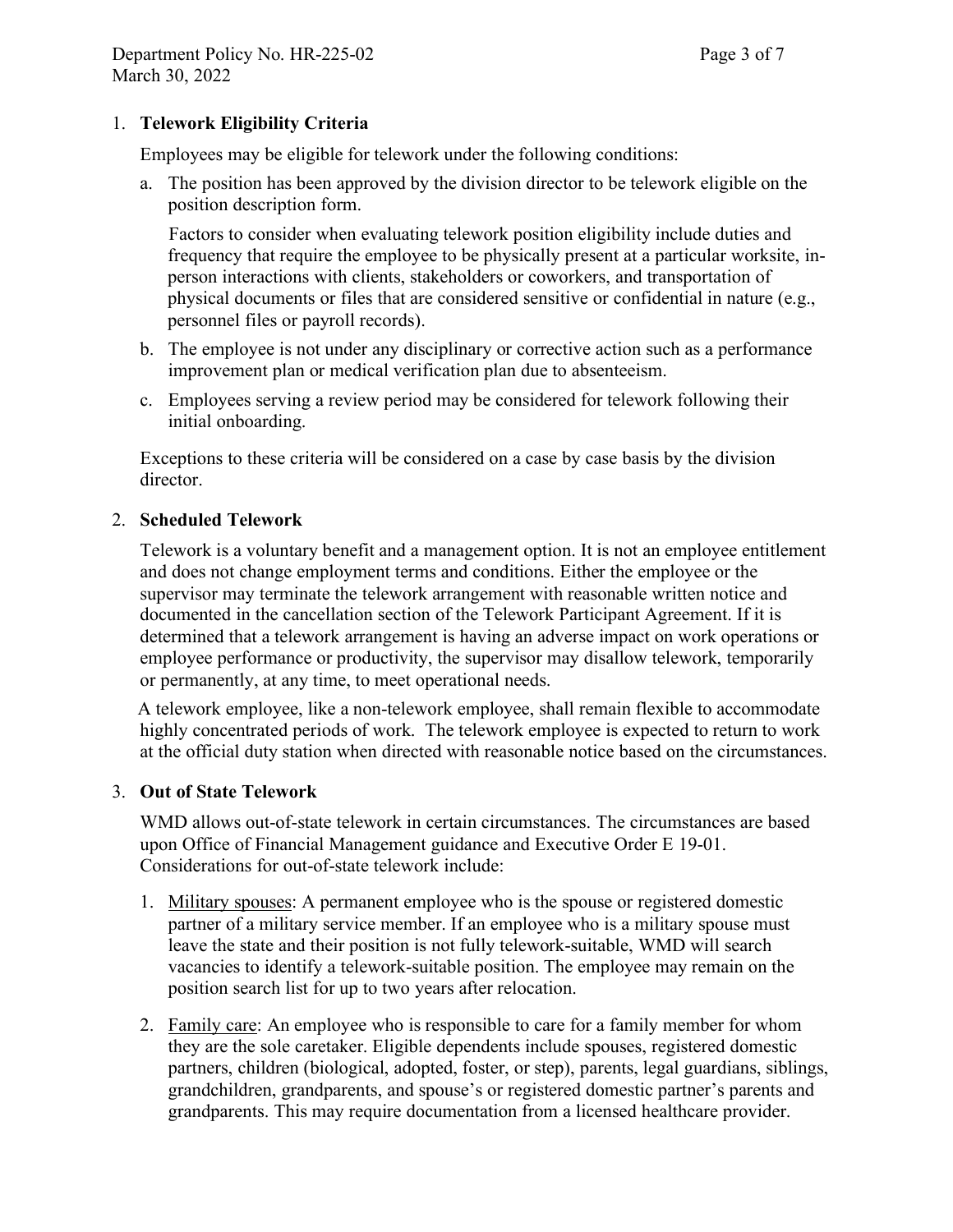3. Hiring and retention: Applies to anyone with a skillset or background unique to the mission of the agency and may be hard to find, attract, and/or retain. WMD may identify positions with specific duties and/or licensure requirements for out-of-state work.

Out-of-state telework requires documented approval from the division director. This includes part-time, full-time, temporary, and/or permanent out-of-state telework.

Out-of-state telework imposes burdens on both the employee and WMD. Examples include state and local taxes, health insurance, unemployment insurance, and workers compensation. State-offered health care plans may not include providers in other states. WMD employees working out-of-state may not be eligible for Washington state workers' compensation in the event of an on-the-job injury.

Employees working out-of-state must have a telework participant agreement that identifies a work schedule using the Pacific Time Zone. Additionally, the telework participant agreement must document expectations for on-site presence. Travel to/from Washington state and all associated costs will be at the employee's expense and on their personal time unless unanticipated and/or unplanned travel is required without sufficient notice. The employee accepts responsibility for notifying the agency of all special local taxes for the area they live in and to follow any laws or rules of the city and state related to telework. The agency will withhold and report required state and local taxes.

In the event that an employee working out-of-state is required to return to Washington to work on a regular basis, at least 60 days'notice will be provided. Employees are responsible for travel costs.

Employees who wish to telework permanently from another country may not do so.

### 4. **Travel and Timekeeping**

- a. An employee's required working hours, salary, responsibilities and state provided benefits will not change as a result of telework.
- b. An employee cannot count travel to their official duty station or remote work site as work time if prior to the telework day the employee knows that attendance is required. If a meeting request is made during the telework day, travel to and from the official duty station is considered work time.
- c. Traveling between an alternate work location and official duty station is generally not considered travel status and would not be reimbursable (exception for unanticipated and/or unplanned travel). Refer to department policy FIN-10-02 for details on reimbursable mileage.
- d. Time spent in a telework status must be accounted for and reported on the employee's timesheet the same as if they were working at their official duty station, unless the employee is exempt from completing timesheets.
- e. All Washington Administrative Codes (WACs) regarding leave, hours of work, overtime and scheduling work; Fair Labor Standards Act (FLSA) on overtime; Office of Financial Management (OFM) rules, collective bargaining agreements and WMD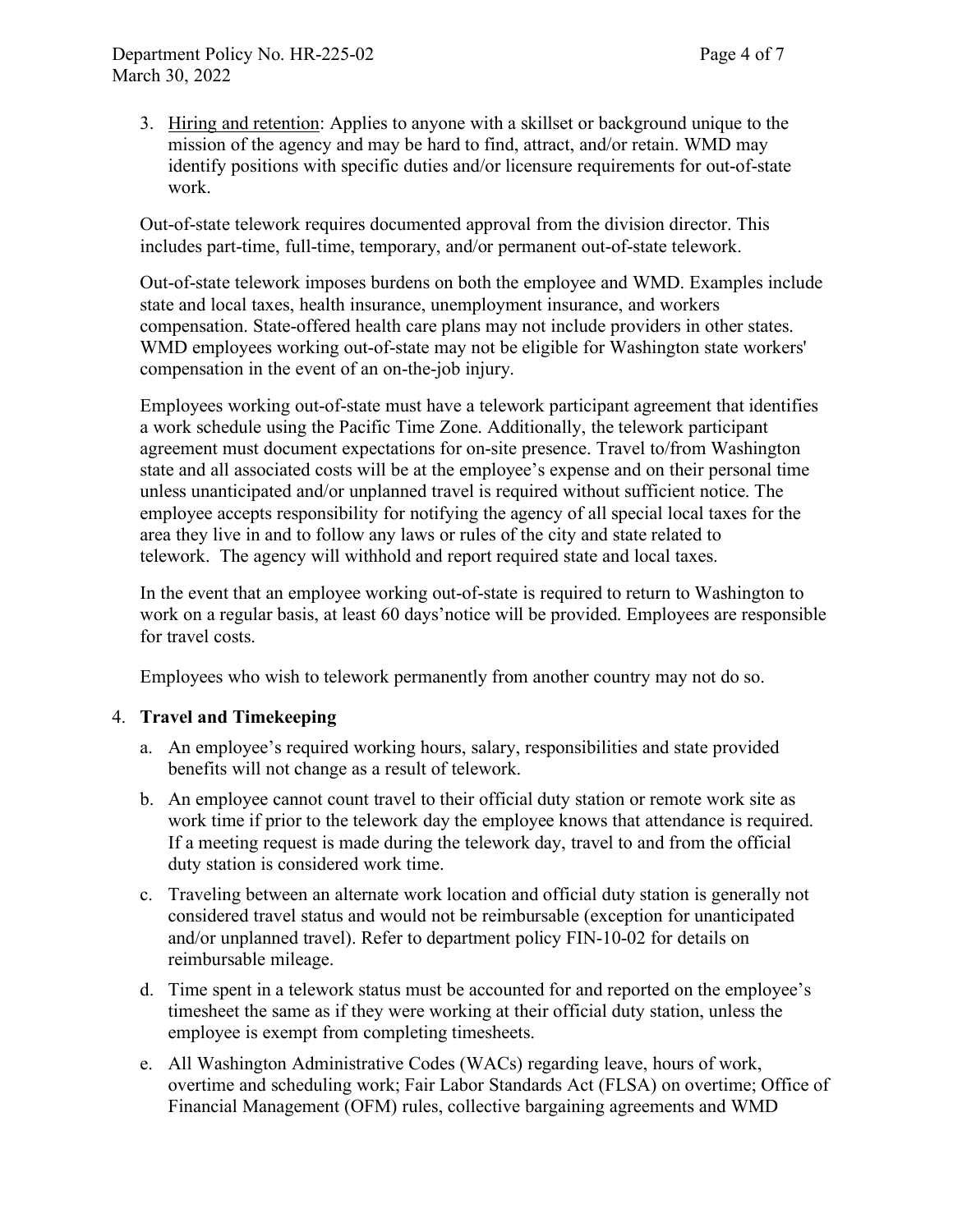policies and procedures on travel, vehicle use, leave, etc., apply to all employees who telework and use alternate worksites.

#### 5. **Workplace and Safety Standards**

- a. When performing telework duties, the employee is responsible to ensure, to the best of their ability, that the immediate work area is free of recognized hazards. An employee may be covered for worker's compensation if injured while performing work on behalf of the agency during scheduled work hours. Promptly report any injury to your supervisor and/or the Safety Officer. The state of Washington is not responsible for any injuries to family members, visitors, and others in an alternate workspace.
- b. Telework should not be used as a substitute for leave due to medical need, family care or other situations that limit an employee's ability to do their job.
- c. No in-person meetings in an official capacity will occur at an employee's home.
- d. Employees are responsible for any additional personal expenses caused by the telework arrangement. The additional expenses may include, but are not limited to, auto/homeowners' insurance, internet service provider, cellular service including overage costs associated with data or minute usage, office supplies, incidental residential utility costs, and individual tax implications. The state assumes no liability for loss, damage, or wear of any employee-owned equipment or facilities used while teleworking.

#### 6. **Technology and Equipment**

- a. Employees approved for regularly scheduled telework will be provided with agency standard tools and resources that enable them to fulfill their job duties. This may include mobile phones, laptop computers, monitors, docking stations, mobile hot spots, and/or Wi-Fi enabled devices. Employees who have a need for equipment other than what they are normally issued shall make a request of their supervisor. Provisions will be dependent upon business necessity, budget and availability.
- b. Equipment and supplies furnished to the employee by the state remain the property of the WMD and shall be used only by authorized persons for official state business as specified in RCW 42.52.160.
- c. Only authorized WMD information technology (IT) personnel will perform repairs or necessary maintenance on any WMD equipment that is provided to employees. Physical repairs or maintenance must be performed on WMD property and not in an employee's home. Any repairs, upgrades or patches that need to occur on such equipment will be performed by IT division staff. Employees who are teleworking are required to follow the direction of the Chief Information Security Officer (CISO) in order to ensure timely installation of upgrades or patches that protect agency assets. For repairs or troubleshooting, it is the employee's responsibility to submit a service ticket as they normally would and bring their equipment in for repair or maintenance upon request from IT staff.
- d. All equipment checked out to a WMD employee for telework must be returned before the employee leaves WMD or upon termination of the telework participant agreement.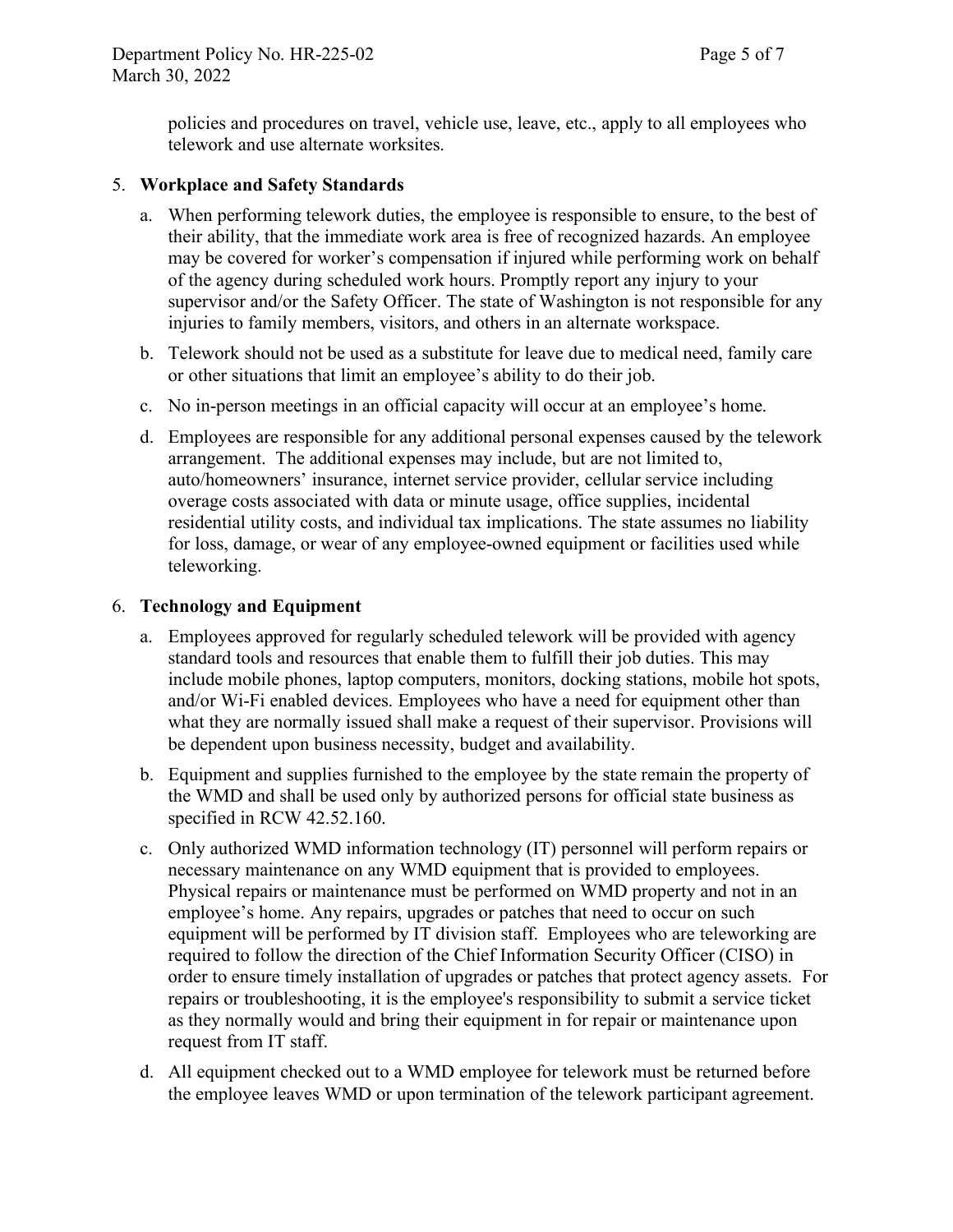### 7. **Records Management**

- a. All records created, accessed, modified, or otherwise utilized in the course of business by an employee on telework status remain public records, subject to retention requirements and disclosure per RCW 40.14 and RCW 42.56.
- b. Records utilized by employees must remain in a location available for discovery as preapproved by WMD; e.g., SharePoint, Outlook, OneDrive or shared drives. Employees cannot store records in off-site locations on personal devices, mobile storage locations (thumb drives), or in non-approved web-based locations such as Dropbox.

## **Responsibilities**

- 1. Employee
	- a. Submits their completed Telework Participant Agreement form to their supervisor for consideration.
	- b. Submits requests for changes, updates or cancellation of any current agreement through the appropriate channels.
	- c. Takes responsibility to set up their workspace in a manner that supports ergonomics, safety, and productivity.
	- d. Ensures that their work computer is updated with all relevant security patches and software updates as directed by IT. State employees utilizing the Federal network may have additional responsibilities for ensuring updates.
	- e. Follows all agency policies while teleworking, to include technology use policies, public records retention and disclosure policies, state ethics laws, drug and alcohol policy, and the requirements established in this policy.
	- f. Maintains communication with their supervisor and co-workers and ensures that customers and stakeholders have the same access to assistance as they would if the employee were in the office.
	- g. Complies with all overtime regulations and work schedule requirements.
- 2. Supervisor
	- a. Evaluates position description(s) for positions they supervise to identify and make recommendation to division director of telework eligibility.
	- b. Evaluate an employee's telework participant agreement for approval or denial. Consideration should be given to position requirement, impact on the team, employee performance and if the employee can effectively perform their job duties while teleworking.
	- c. If the participant agreement is approved, works with employee to establish appropriate communications expectations/processes and reporting requirements during telework.
	- d. Maintains inventory records of all equipment checked out by an employee for the purposes of telework.
	- e. Ensures overtime eligible staff are working their approved scheduled shift reporting all hours worked.